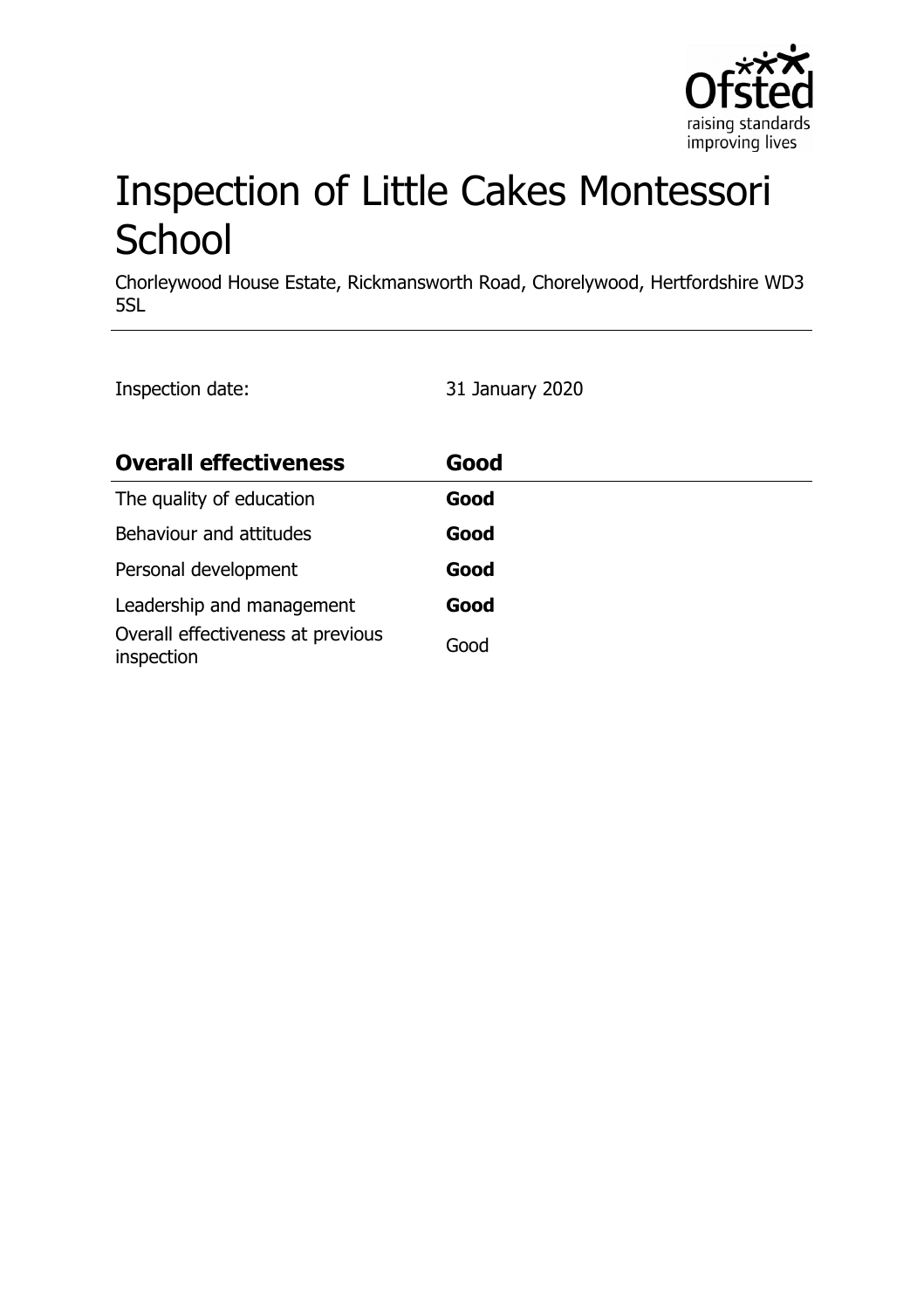

# **What is it like to attend this early years setting?**

#### **The provision is good**

Children benefit from the calm, nurturing and well-organised environment. They can choose freely from the wide range of Montessori resources. The sessions are well structured, with a good balance of child-initiated and adult-led activities. Staff observe the children and get to know them very well. This helps them to support all children effectively in their learning.

Babies and children show that they feel safe and secure. Staff are very good role models and children behave very well. Children receive lots of praise and encouragement, and display high levels of self-esteem. Staff have very high expectations of all children. They encourage children to be kind, cooperative and have respect for others. Older children help younger children. For example, they are happy to show them how to complete tasks. Children quickly develop their independence and self-care skills. They are given time to do things for themselves.

The wonderful outdoor spaces surrounding the school provide a wealth of opportunities for physical activity and exploration of the natural world. Each day, children are free to play, explore and learn outdoors. They learn how to stay safe while they explore the woods. Children love collecting sticks to make a den. These outdoor experiences contribute greatly to their health and well-being.

## **What does the early years setting do well and what does it need to do better?**

- $\blacksquare$  The manager is very knowledgeable and enthusiastic. She supports her staff effectively through regular supervision and observations of their practice. This helps to strengthen their teaching skills and identify training needs. Staff are valued and respected, and their hard work is recognised with a monthly 'special teacher award'.
- $\blacksquare$  Parents are very complimentary about the school. They say that their children are keen to attend, and that staff are friendly and approachable. Families are encouraged to be actively involved. They help with school events, such as sports days and graduation ceremonies. Parents are given ideas to support their children at home. For example, they are given a folder with suggestions of how they can help their children to prepare for school.
- $\blacksquare$  Practical activities enable children to handle tools safely and with increasing control. They use pegs and tweezers to help develop their small muscles needed for writing. Children enjoy polishing mirrors, using spoons and using small jugs to pour water. After messy activities, they confidently use brushes to sweep the floor.
- $\blacksquare$  Staff support children's understanding of the world in many ways. Children look at maps and talk about where fruit comes from. They learn about their own community and people who help them. For example, they enjoy visits from fire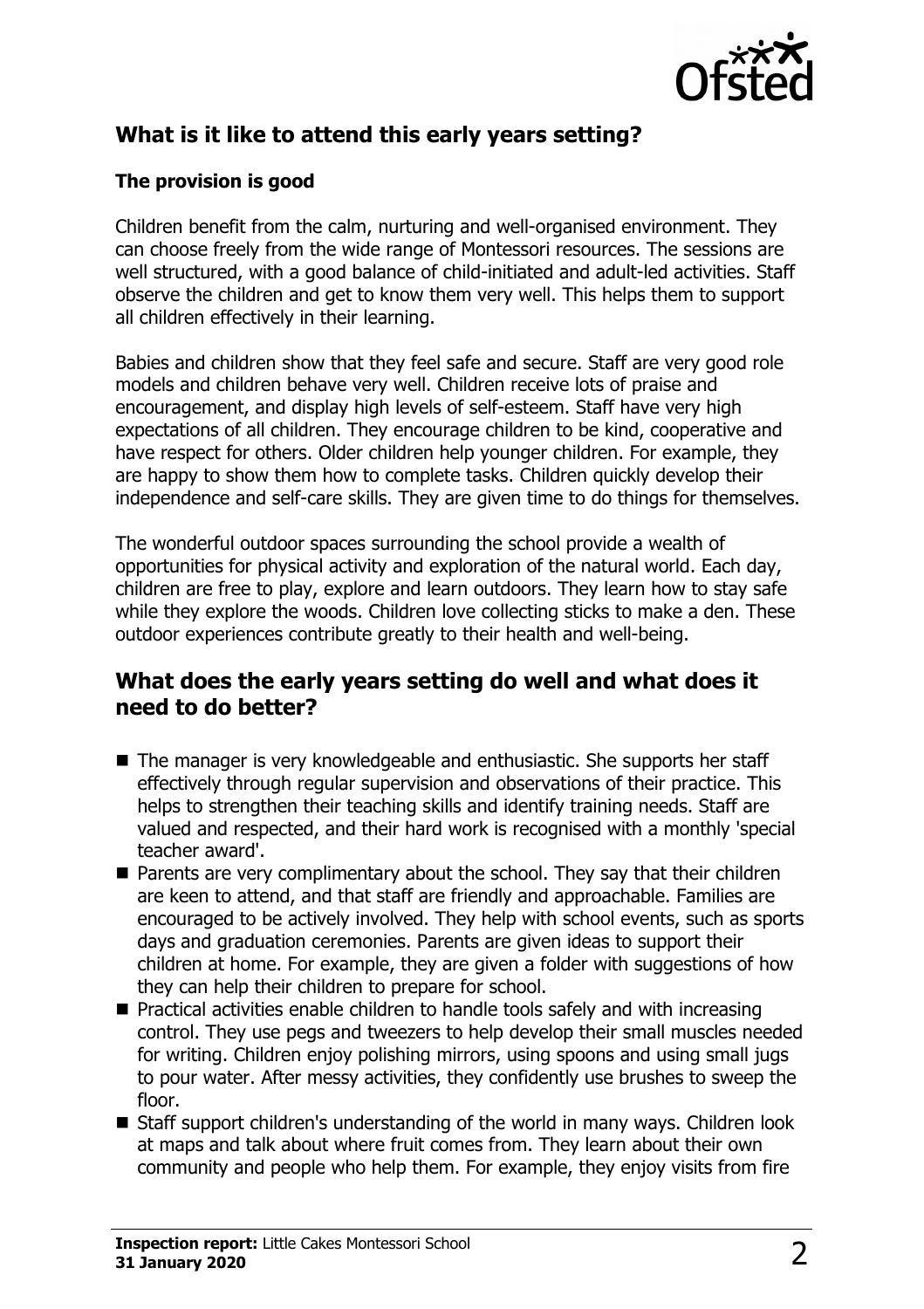

and police officers, an optician, dentist and doctor.

- $\blacksquare$  Children have many opportunities to experience real-life situations, such as using china dishes at mealtimes. They know that they need to handle these carefully. They learn to use a wide range of tools and equipment, such as woodwork tools. They keep the environment safe as they replace their materials on the shelves, and roll up their mats when they have finished using them.
- $\blacksquare$  Children are developing a wide range of skills, which help to prepare them for their future learning and school. They make very good progress in their communication and language development. Children form letters and learn to link sounds to letters. They demonstrate their very good understanding of mathematics as they use a range of equipment, such as counters.
- $\blacksquare$  The provider demonstrates a clear drive for further developing the school. She seeks the views of parents, children and outside professionals, such as the local authority. This helps her to continually reflect on what is going well and identify areas to develop further. For example, she has recently introduced a 'modification chart'. It records the changes made to improve the quality of care and learning offered to the children.
- Staff have a sound knowledge of how young children learn. They plan a range of stimulating activities throughout the day. However, some large-group activities are not organised in the best way to fully engage or motivate younger children in their learning.

## **Safeguarding**

The arrangements for safeguarding are effective.

Staff have a very good knowledge about their responsibility to safeguard children. They have a clear understanding of the current procedures to follow should they have any concerns about children's welfare. Effective recruitment processes are carried out to help ensure staff are suitable to work with children. High staff ratios and good deployment help to ensure children are cared for in a safe and secure environment. Staff supervise children closely when they are using small items that could be a choking hazard. The premises are well maintained, and good attention is given to children's safety and security.

## **What does the setting need to do to improve?**

#### **To further improve the quality of the early years provision, the provider should:**

 $\blacksquare$  review and improve the organisation of group times to engage and motivate younger children more fully to enhance their learning.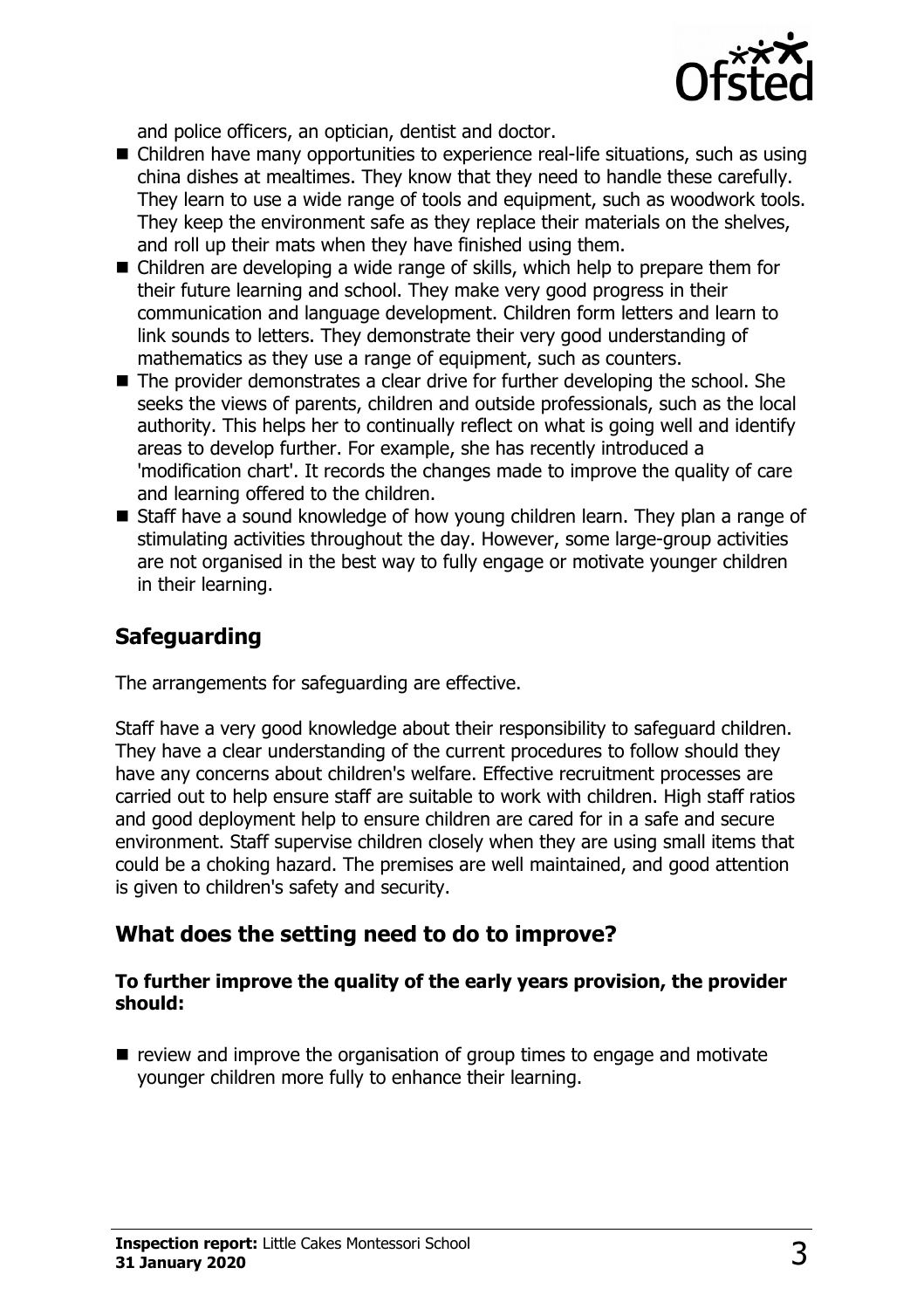

| <b>Setting details</b>                              |                                                                                      |
|-----------------------------------------------------|--------------------------------------------------------------------------------------|
| Unique reference number                             | EY421321                                                                             |
| Local authority                                     | <b>Hertfordshire</b>                                                                 |
| <b>Inspection number</b>                            | 10063626                                                                             |
| <b>Type of provision</b>                            | Childcare on non-domestic premises                                                   |
| <b>Registers</b>                                    | Early Years Register, Compulsory Childcare<br>Register, Voluntary Childcare Register |
| Day care type                                       | Full day care                                                                        |
| Age range of children                               | $0$ to 4                                                                             |
| <b>Total number of places</b>                       | 25                                                                                   |
| Number of children on roll                          | 36                                                                                   |
| Name of registered person                           | Little Cakes Montessori Limited                                                      |
| <b>Registered person unique</b><br>reference number | RP908387                                                                             |
| <b>Telephone number</b>                             | 01923 526597                                                                         |
| Date of previous inspection                         | 28 September 2015                                                                    |

## **Information about this early years setting**

Little Cakes Montessori School registered in 2011. The school has 10 members of childcare staff, including the owner/manager. Eight staff hold appropriate early years qualifications at level 2 or above. The manager holds an International Diploma in Montessori at level 5. The school opens from Monday to Friday, all year round. Sessions are from 8am until 6pm. The school provides funded early education for two-, three- and four-year-old children. The school promotes the Montessori philosophy.

## **Information about this inspection**

**Inspector** Jacqui Oliver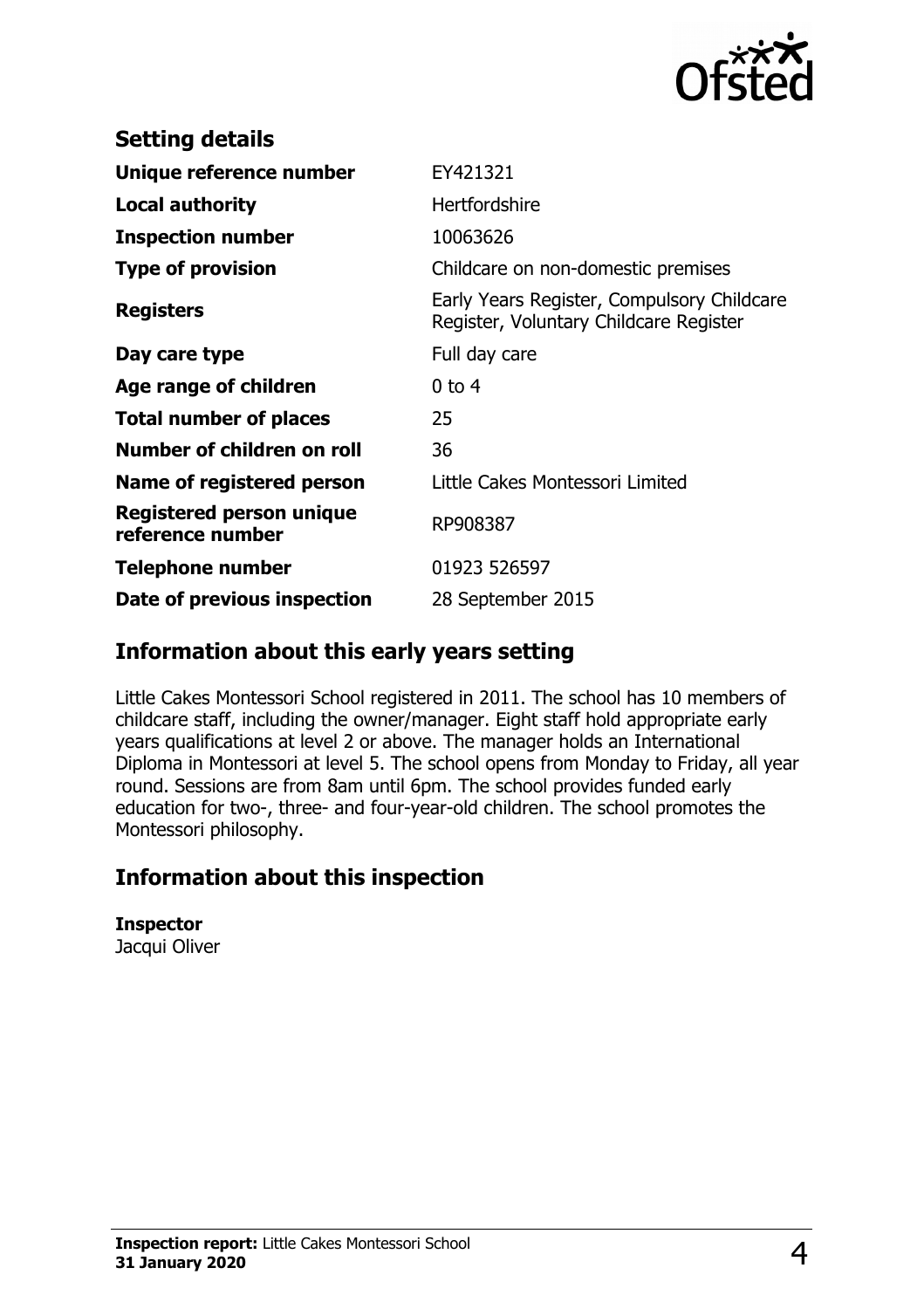

#### **Inspection activities**

- $\blacksquare$  The inspector and the manager completed a learning walk in all areas of the school to gain an understanding of how the provision and the curriculum are organised.
- $\blacksquare$  A joint observation was carried out by the inspector and the manager.
- $\blacksquare$  The inspector spoke to staff, parents and children at appropriate times during the inspection, and took account of their views.
- $\blacksquare$  The inspector held a meeting with the manager. She looked at a sample of the school's documentation, including staff's qualifications, safeguarding policies and procedures and suitability checks of staff working in the school.

We carried out this inspection under sections 49 and 50 of the Childcare Act 2006 on the quality and standards of provision that is registered on the Early Years Register. The registered person must ensure that this provision complies with the statutory framework for children's learning, development and care, known as the early years foundation stage.

If you are not happy with the inspection or the report, you can [complain to Ofsted.](http://www.gov.uk/complain-ofsted-report)